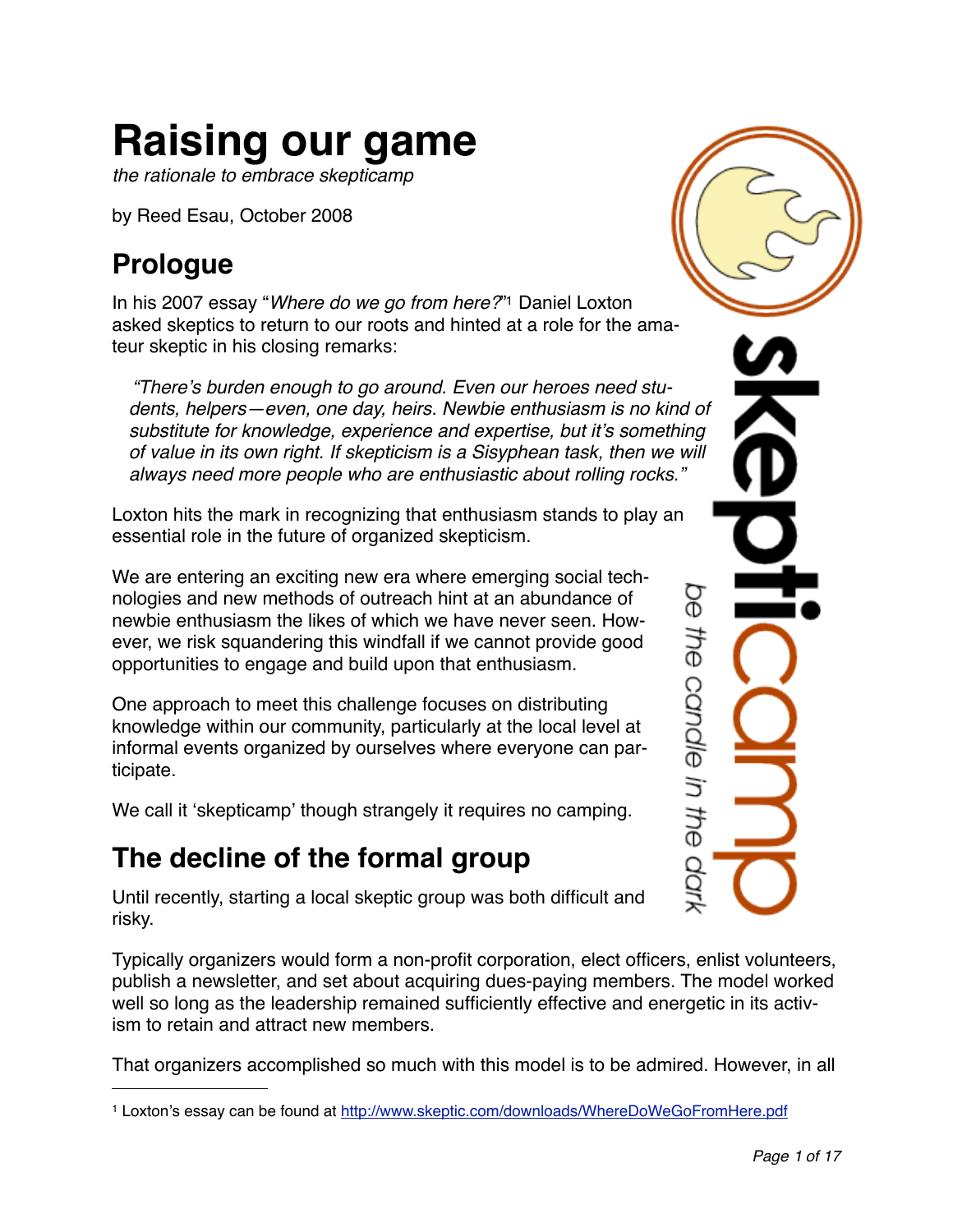but a handful of cases it didn't prove to be sustainable. Organizer burnout, an aging membership and other problems led to a general decline in influence and participation.<sup>[2](#page-1-0)</sup>

The cost of failure was high, leaving some areas with little or no organized skeptic presence for years.

# **And then something changed**

The cost of group creation plummeted.

Recent adoption of social technologies like Meetup and Facebook have enabled new groups to form quickly at little or no cost. These new services ease the task of managing the group by providing tools for organizers to interact with members, such as hosting



Rocky Mountain Paranormal presenting at the inaugural skepticamp in Denver, Colorado in August 2007 *(photo by Rich Orman)*

RSVP lists for events. In addition, new members tend to join up with little or no promotional effort, driven to the group by search engines and the recommendations of social networks.

These new groups share few characteristics with their predecessors. They generally fail more often and more quickly, but the cost of failure is comparatively negligible. New groups with different organizers and priorities can rise from their ashes[.3](#page-1-1) This proves to be an accelerator, allowing for experimentation with new models at a rapid pace measured in months rather than years or decades.

These groups can be general in scope or highly specific. They can be geared towards longevity or towards a single event. They can limit who participates or keep it open to all. Their only reason for existence is to meet a need that can attract members.

The first successful model to emerge is the ʻsocial skeptics group.' On Meetup alone

<span id="page-1-0"></span><sup>2</sup> Local groups (esp. campus groups) supported by the Center For Inquiry (CFI) have seen success in recent years. Though skepticism is advanced through CFI's affiliate organization, the Committee for Skeptical Inquiry (CSI) and its magazine *The Skeptical Inquirer*, skepticism is only one component of CFI's much broader mission that also includes secular humanism, the critical examination of religion and the secularization of Islamic society.

<span id="page-1-1"></span><sup>3</sup> In the Denver/Boulder area, two skeptic groups on Meetup came and went before the present one took hold.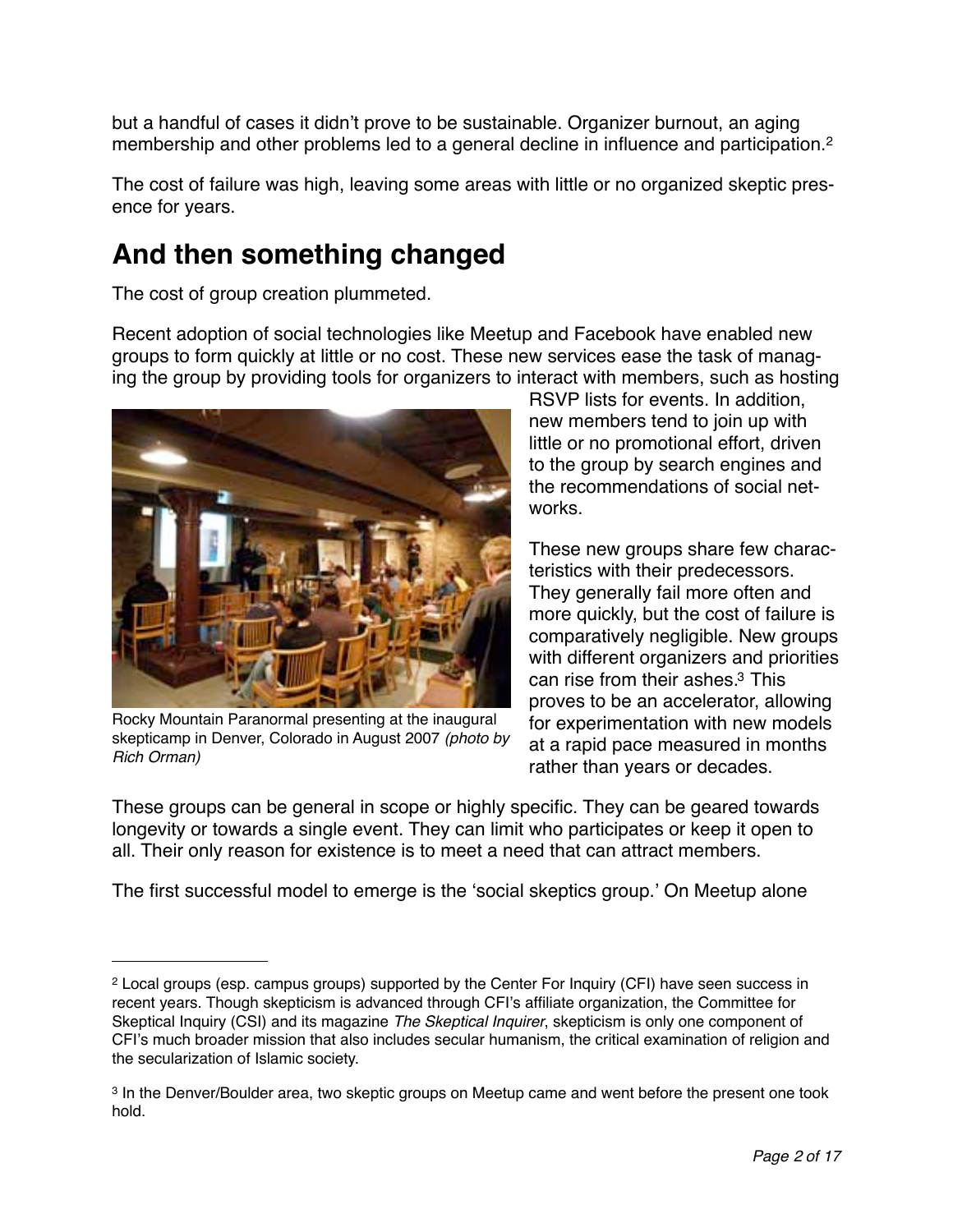there is now an active presence of such groups in 40 cities in North America[.4](#page-2-0)

With its modest goal of building community the social group can't readily be compared to the traditional skeptic group with its focus on activism. However, the ease at which a meet-up can be formed offers greater geographical reach and can eventually serve as a step towards bigger things later on.

Like their forebears these new social groups have their own unique challenges.

# **The disillusioned newbie**

It's not pretty. Though we draw in enthusiastic new members with the help of these social technologies, those new members aren't sticking around.

#### **Meetup bleeds members**

For the meet-ups, roughly half (40-60%) of those who join will become inactive within a few months. In one sense this isn't surprising. Most non-skeptic groups at Meetup suffer a rate of attrition that is similar or even worse.

We may fault the fickle nature of the Meetup user base. But we can just as well fault ourselves in failing to understand and master this new medium.

We may appreciate losing the dead weight of ʻpoor-quality' members. But for every 9/11 conspiracy theorist who drops out, we lose others who could have become great contributors.



Attendees of Colorado Skepticamp 2008 in Castle Rock *(photo by Rich Orman)*

In any case we are failing to capture the imagination of those who make the effort to join. Worse yet, the constant infusion of new members tends to mask the attrition, making the problem seem less severe[.5](#page-2-1)

The exact cause of such attrition isn't always clear, though it appears that the expectations of newcomers aren't being met. Performing exit interviews can help us understand

<span id="page-2-0"></span><sup>4</sup> See appendix for some detailed numbers about skeptics on Meetup. A similar network of groups, but even less structured is Drinking Skeptically (<http://drinkingskeptically.org>) which is geared towards a predictable schedule for their meetings. Another network, Skeptics In The Pub [\(http://www.skeptic.org.uk/pub](http://www.skeptic.org.uk/pub)), has a focus on speakers for events.

<span id="page-2-1"></span><sup>5</sup> Therein lies a great opportunity: a mother lode of growth is at hand for those groups that learn how to staunch the bleeding.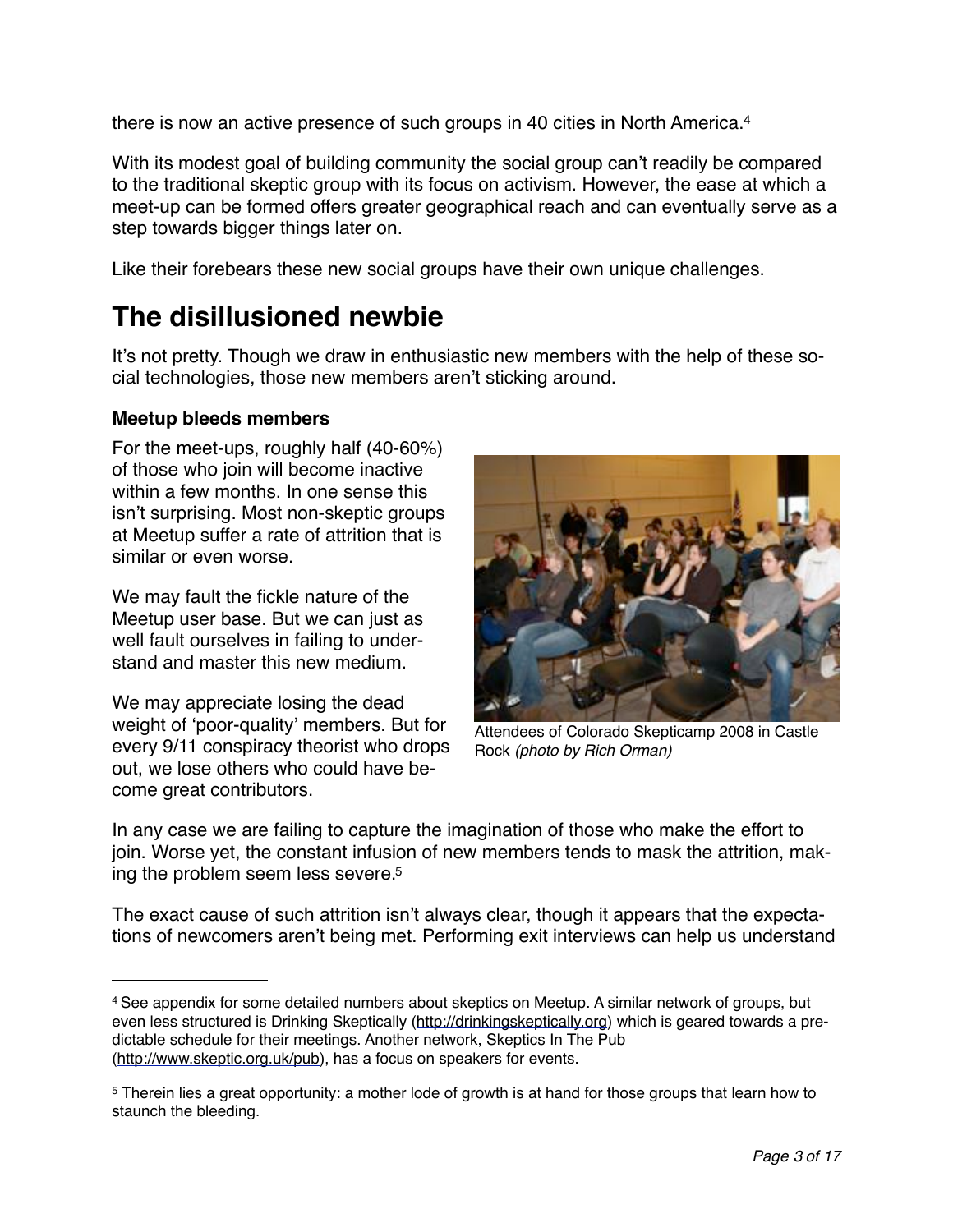what factors may be at work. We can also look to see how other groups diagnose and treat such problems.

#### **How churches maintain their numbers**

Simple arithmetic demands that any group whose attrition outpaces its recruitment will eventually cease to exist. You must replenish your losses to merely survive.



Crystal Yates-White presenting on the [Fund for Thought](http://www.fundforthought.com/) at a March 2008 event in Colorado *(photo by Rich Orman)*

We've seen this in some of our traditional skeptic groups. When the influx of new members fell off, the group aged and numbers dwindled.

Churches also face this problem, particularly in rural areas when the young migrate to the cities. The threat is taken seriously by nearly every congregation where church organizers employ time-tested practices as well as recent innovations to keep the pews filled every Sunday morning.

While a handful of the practices employed are specific to religious organizations, most are secular in nature and broadly applicable, such as one practice that will be the focus of this essay:

*To provide a path for the individual to grow through meaningful opportunities for involvement.*

Stated so simply, it may seem a cliché or a platitude. But within that carefully-worded sentence lies a chal-

lenge: those who can figure out ways to offer such opportunities in large numbers stand to change what it means to be a skeptic.

Before we can understand those future opportunities for involvement, we must first look to see how we presently contribute and the problems therein.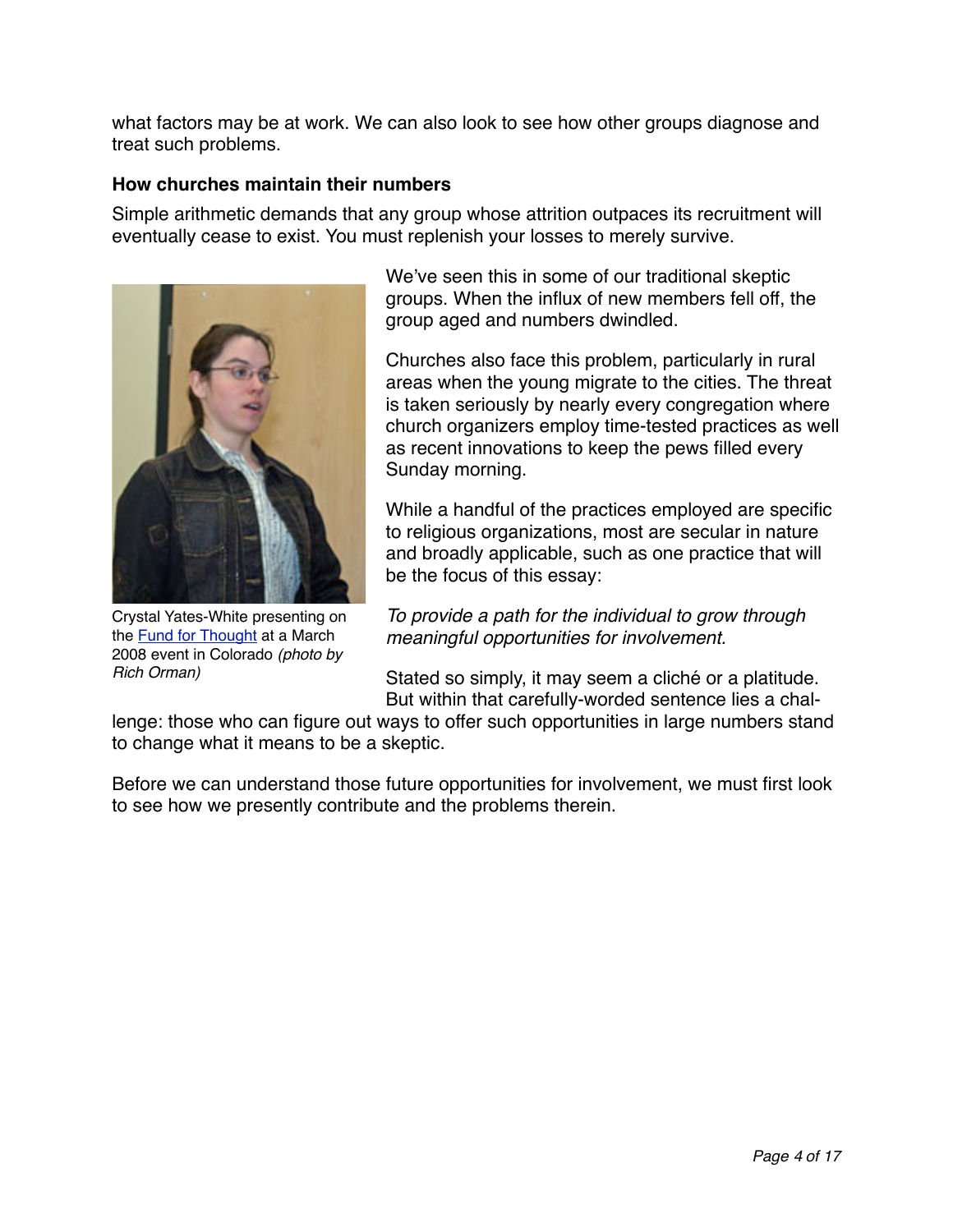# **How skeptics contribute**

There is no such thing as an ʻaverage' skeptic. We are all over the map in how we pitch in.

The level of contribution among skeptics varies considerably with the likes of Michael Shermer at the top end of the scale and the freshly-minted newbie at the bottom. To dig into the details of this imbalance reveals an intriguing opportunity.

#### **The skeptical blogger**

If you blog on skeptic-related topics, chances are the volume of your stronger material falls far short of that of the most prolific of skeptic bloggers such as Phil Plait of Bad Astronomy[6](#page-4-0) fame.

Phil is a professional writer, a scientist and a well-connected skeptic who has the talent, time and inclination to sift through volumes of email and information each day to publish at a brisk pace. Remove any of those supporting pillars, such as time or inclination, and Phil's output drops sharply.

A similar pattern holds as we scale up to include the entire community of skeptics.

#### **How we contribute**

According to social researchers, for any given population of interacting individuals the level of contribution varies considerably with a small group within the population contributing a disproportionate amount of the effort.[7](#page-4-1)



**Phil Plait** You

It should be no surprise that in our own community there are a few dozen individuals, many of them full-time skeptics, producing much of the value through writing, podcasting, activism, investigations and speaking.

But what about the rest of us—more than 95% of skeptics—who are producing the re-

<span id="page-4-1"></span>7 The Italian economist Vilfredo Pareto first observed this pattern while studying income distributions in the early 1900s. It was later observed in social interactions. See [http://en.wikipedia.org/wiki/Pareto\\_distribution](http://en.wikipedia.org/wiki/Pareto_distribution%06)

<span id="page-4-0"></span><sup>&</sup>lt;sup>6</sup> Though Phil's blog is now hosted at Discover Magazine's site, you can still reach it through <http://badastronomy.com>. Cropped photo via<http://flickr.com/photos/badastronomy/2781702559/>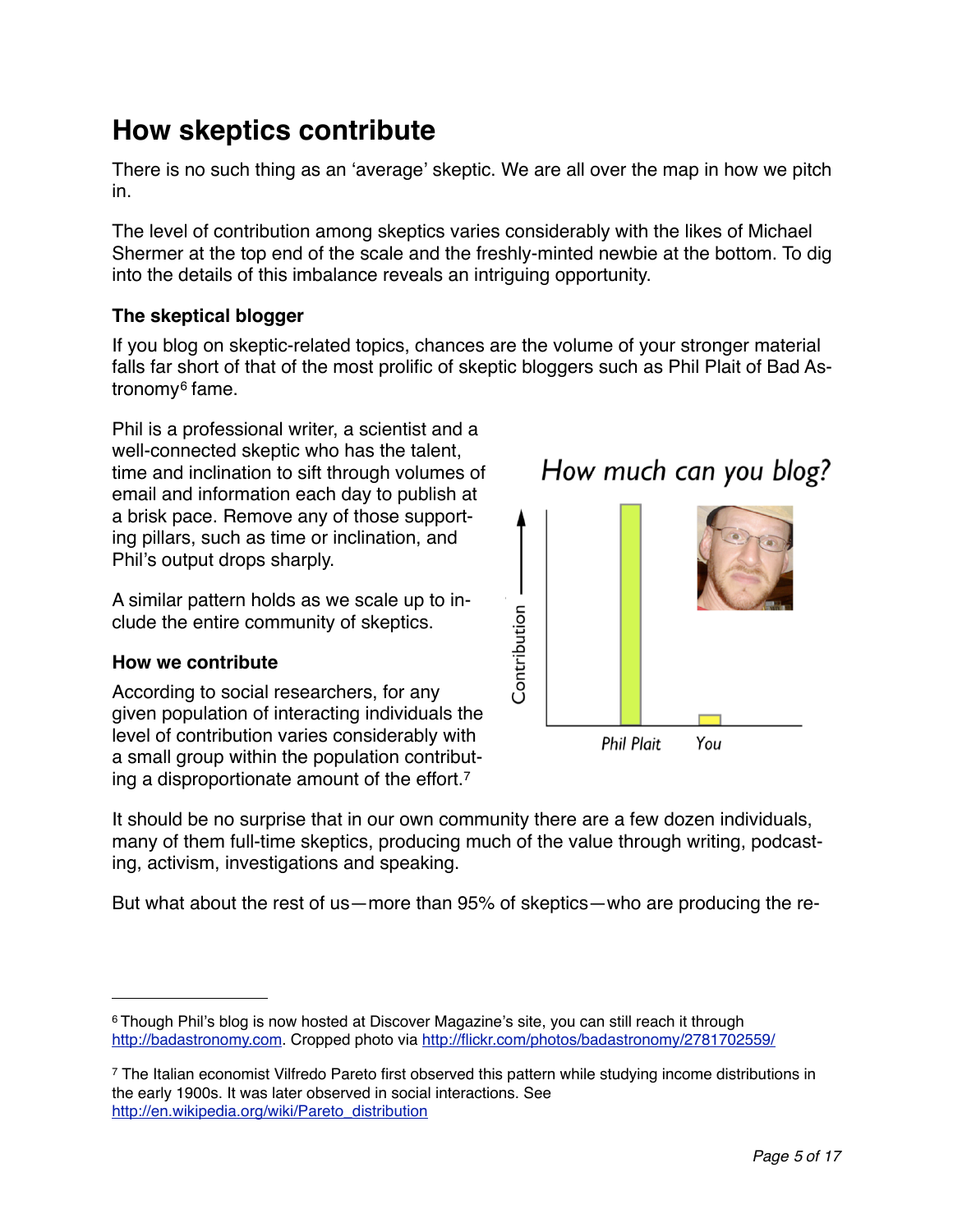

mainder of the value? In the parlance of consumer demographics we are known collectively as the ʻLong Tail'[8](#page-5-0) and produce comparatively little in spite of our large numbers.

#### **Living in the long tail**

Those of us in the Long Tail of organized skepticism are contributing, but at relatively modest levels.

A handful of us are quite active, such as those who blog or podcast in our spare time. Some fight the woo-woo in online forums and wikis. Others volunteer at conferences. In cities around the world some organize local groups and others teach critical thinking to their students.

Beyond that, the vast majority of those of us in the Long Tail play a largely passive role and provide the minimum level of support, such as buying books, paying membership dues and perhaps attending a conference or local meet-up.

# **Why do we contribute so little?**

Even when enthusiasm fuels a desire to be involved, the lack of quality opportunities results in a poor level of contribution. Compounding this problem is how our own culture sends discouraging messages.

#### **A scarcity of good opportunities**

Each opportunity has its own peculiar limits and rewards. For one to fit you, it must match the constraints of your life, your capabilities and your aspirations. If the opportunities available are too few and ill-fitting, we risk leaving otherwise valuable people and their contributions behind.

Many opportunities aren't sufficiently granular. The demands of life limit the ways and the degree to which we can each contribute. Family, work, and competing interests demand enough of our time and attention that skepticism loses out far more often than not.

An opportunity can require weighty commitments to be effective. We can be seduced by the low bar for entry into blogging, but to get to the high-traffic head of the curve where

<span id="page-5-0"></span><sup>8</sup> In 2004, writer Chris Anderson popularized The Long Tail as a way to understand consumer demographics. See [http://en.wikipedia.org/wiki/The\\_Long\\_Tail](http://en.wikipedia.org/wiki/The_Long_Tail) for details.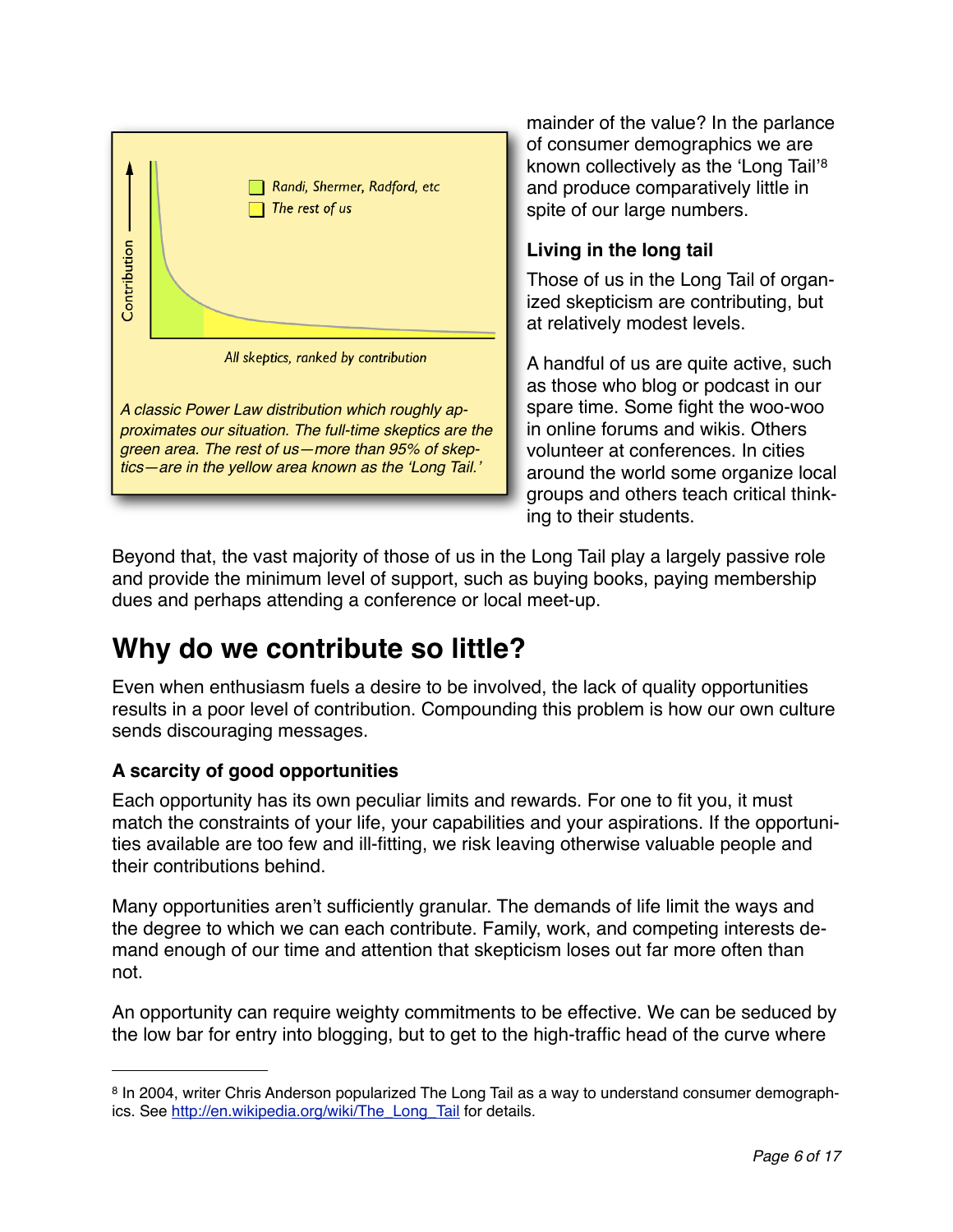one can have a substantial impact requires more than most of us can offer, at least as an individual effort  $9$ .

An opportunity can demand specific skills and expertise. While most of us can start a skeptic group, running it in a sustainable way requires careful attention to good practices, especially where there are aspirations to growth and activism.

An opportunity can lack depth, such as volunteering to stuff folders at a conference. Of course one can take satisfaction that helping in these essential activities keeps costs down. However efforts as these are not likely to offer a sense of individual achievement.

And finally, an opportunity often doesn't suit one's personality or goals, such as those geared towards activist causes where few of us are interested or prepared to step into such a role.

In spite of these limitations some of us have managed to find something that fits our capabilities and aspirations. But we are nevertheless in a minority where many valuable people are routinely left behind. And it gets worse.

#### **The pervasive broadcast pattern**

Our large conferences, the most visible of our skeptic events, employ a ʻbroadcast pattern' where information flows in one direction from a single speaker on stage to the

hundreds of listeners in the audience. Efficient information delivery is emphasized over interaction with only a few minutes of Q&A reserved at the end of each talk. This pattern can also be found with author and reader, podcaster and listener, and in any situation with very few producers and many consumers.

Which isn't to say that the broadcast pattern is bad. It works marvelously when the producer speaks with skill and the topic engages the mind. More importantly the pattern scales well, allowing for rapid growth in audience size at only the expense of sacrificing interaction.

However there's a danger. Once the broadcast pattern becomes our predominant means of distributing information we risk encouraging passive consump-



*The broadcast pattern of distribution with the producer in green at the center and consumers at the periphery. Good for scaling but poor for interaction.*

<span id="page-6-0"></span><sup>9</sup> There have been innovations to accommodate a slower pace of posting. Team blogs such as <http://skepchick.org> distribute the workload among a small number of team members. Roundups like [The](http://skepticscircle.blogspot.com/)  Skeptic'[s Circle](http://skepticscircle.blogspot.com/) scour the long tail of skeptic blogs for the stronger work that may otherwise go unnoticed. Nonetheless, having a blog that gains notoriety is the rare exception in this crowded medium. Most blogs never get beyond serving as a way to communicate among a small circle of friends. See Clay Shirky's *Here Comes Everybody* (Penguin 2008) for more analysis of the blogosphere.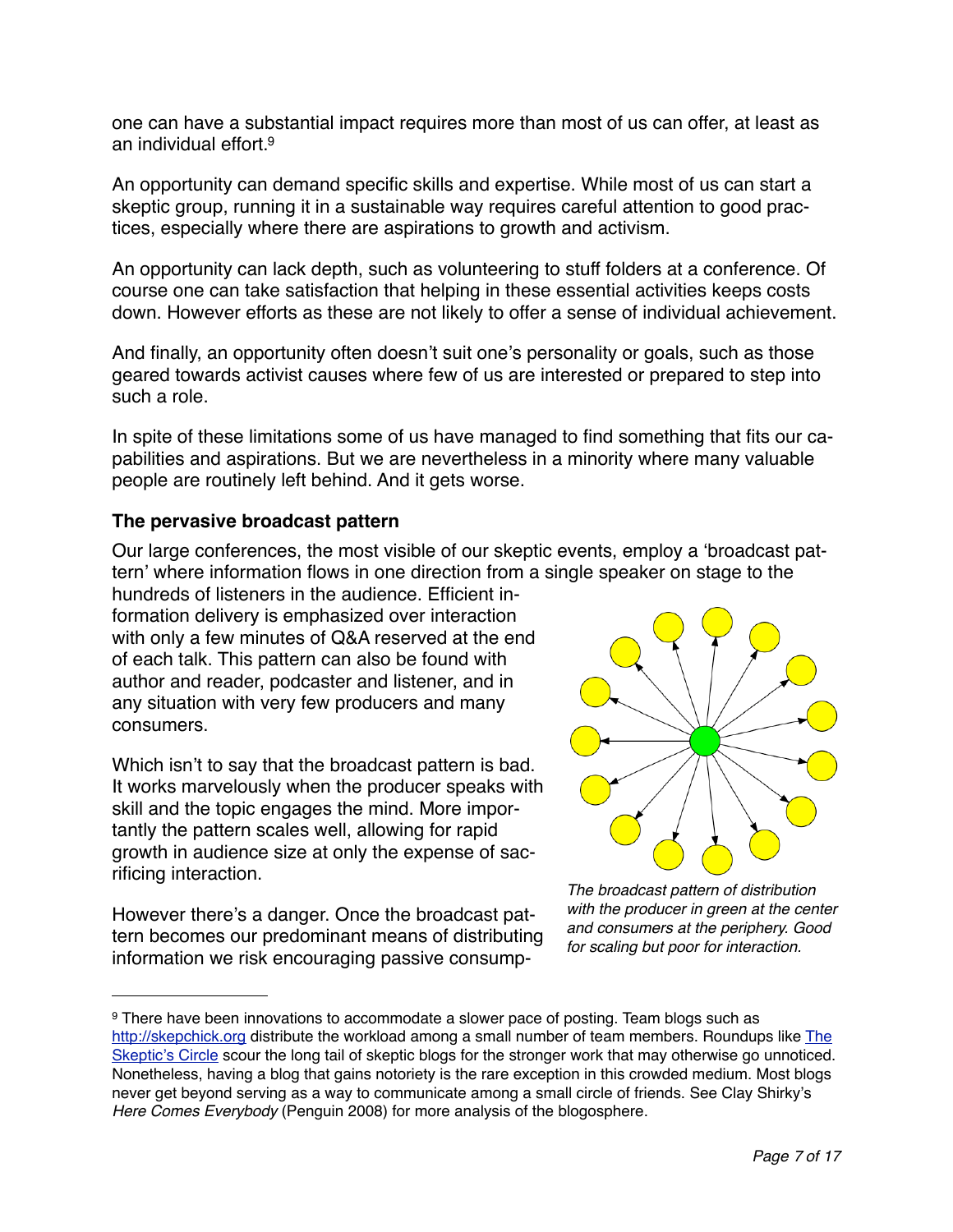tion to the expense of active involvement. We send the discouraging message to the Long Tail skeptic to merely consume where the opportunities to contribute are scarce, the medium over-saturated, and the bar too high for entry.

What can be done? We turn this distribution pattern upside down by looking to those of us in the Long Tail to become producers ourselves, dramatically expanding the opportunities to contribute where those contributions are sufficiently granular to fit into our busy lives. More importantly, those contributions can cater to our diverse interests, be individually rewarding and of value to skepticism at large.

# **The potential of the long tail**



Those who figure out ways to tap into the Long Tail stand to win big.

Your local brick-and-mortar bookstore stocks only a small fraction of the titles that are available through its distributors. They will typically stock only those books that sell at a rate sufficient to overcome the cost of keeping them on the shelves. The popular is favored over the obscure. It's a very short tail.

In contrast an online vendor like Amazon employs a radically different business model that isn't subject to most of the limitations of retail stores. They offer millions of titles where each book, no matter how obscure, can contribute to the bottom line. As Amazon's revenues demonstrate, they are masters of the Long Tail.

To return to an earlier example, many churches are effective at providing a range of opportunities for their flocks to contribute, including missionary work, music programs, bake sales and innovative ʻsmall groups.' Forms of participation even extend to frenzied dancing and speaking in tongues during revival services. The culture is far from passive where the deep level of participation enriches the experi-

ence for everyone involved. They too are masters of the Long Tail.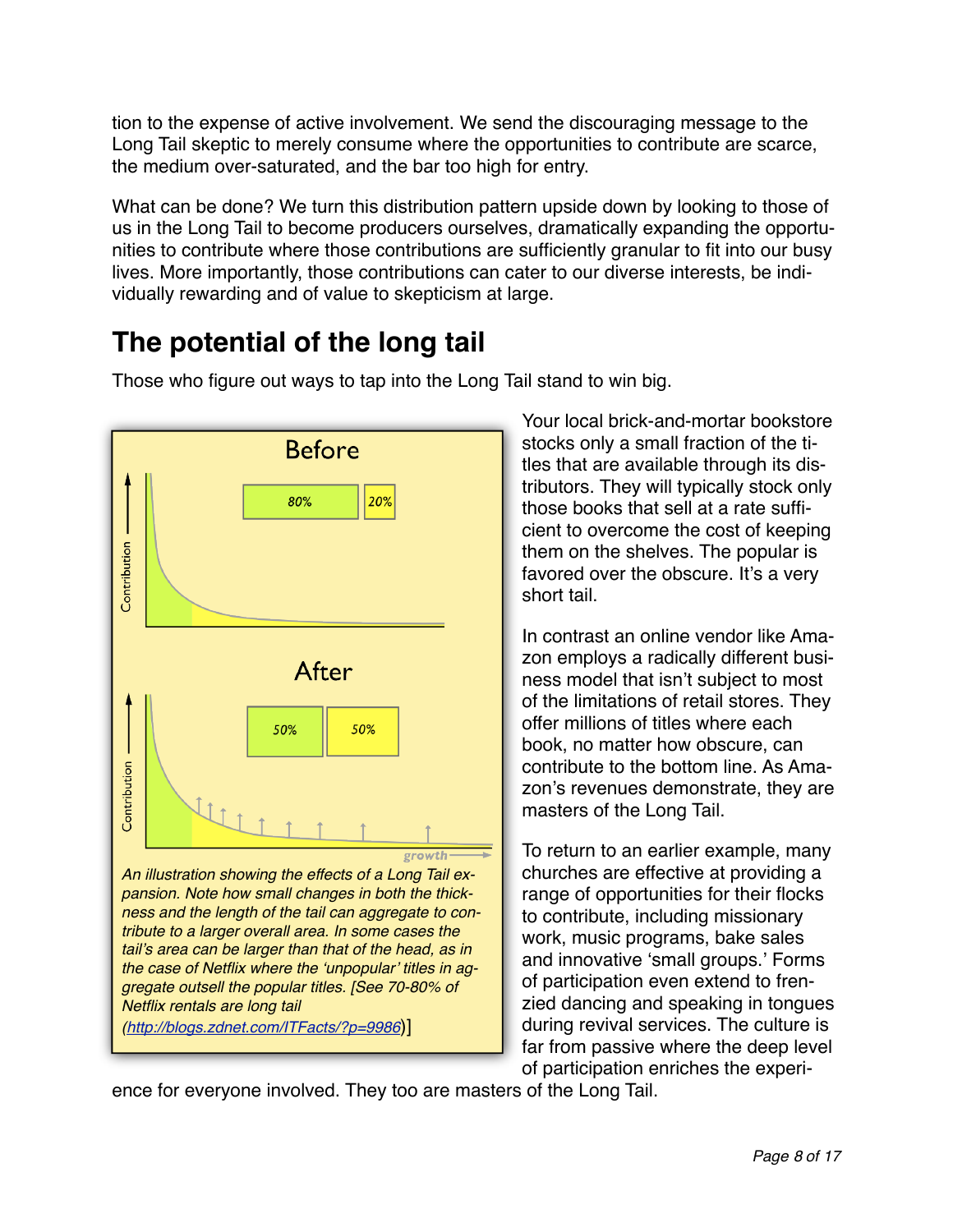A fascinating pattern emerges where the key to exploiting the Long Tail is to allow for partial contributions where each has value and meaning, both at the most granular level and in aggregate.

While most of us in the Long Tail aren't interested in speaking in tongues as a way to contribute, there are avenues to explore that can build upon our unique strengths.

# **Taking a stab at a solution**

Exploiting the Long Tail of organized skepticism can involve various approaches, ranging from formal conferences to *ad hoc* events. It may employ some of the new social technologies or shun the online world completely. It may create new types of groups or recast our struggling groups with new priorities. Some guidelines for ideas:

1. The idea's promise is sufficiently large to inspire interest among potential participants while being small enough in scope to inspire confidence that it can succeed.

2. The idea reduces the barriers to organizing, such as by distributing the effort among many people and reducing costs.

3. The idea exploits our greatest assets, including our enthusiasm, knowledge, experience and expertise as well as our inherent sociability and willingness to try new things.

4. The idea incorporates the entire community of skeptics and provides a range of rewarding opportunities for everyone to participate, including entry points for the newbies that won't scare them off.

This essay proposes an idea that meets these guidelines and has been wildly successful in a domain outside of organized skepticism. Its modest goal is to distribute knowledge within a community.

### **Introducing barcamp**

Barcamp turns the traditional technology conference on its head with a focus on local *ad hoc* events, distributing knowledge and encouraging both participation and interaction at a level not approached by the typical conference.

Since the first barcamp in August of 2005 in Palo Alto, California there have been over 400 events around the world, from Milwaukee to Munich to Mumbai, each with content provided by the attendees themselves.



By the attendees? At a barcamp event, it's not a formal program of speakers, but rather the attendees themselves who produce the content for the event.

These events can be organized by anyone. Barcamp tears down barriers to organizing events, making it possible to host an event anywhere, even reaching beyond the devel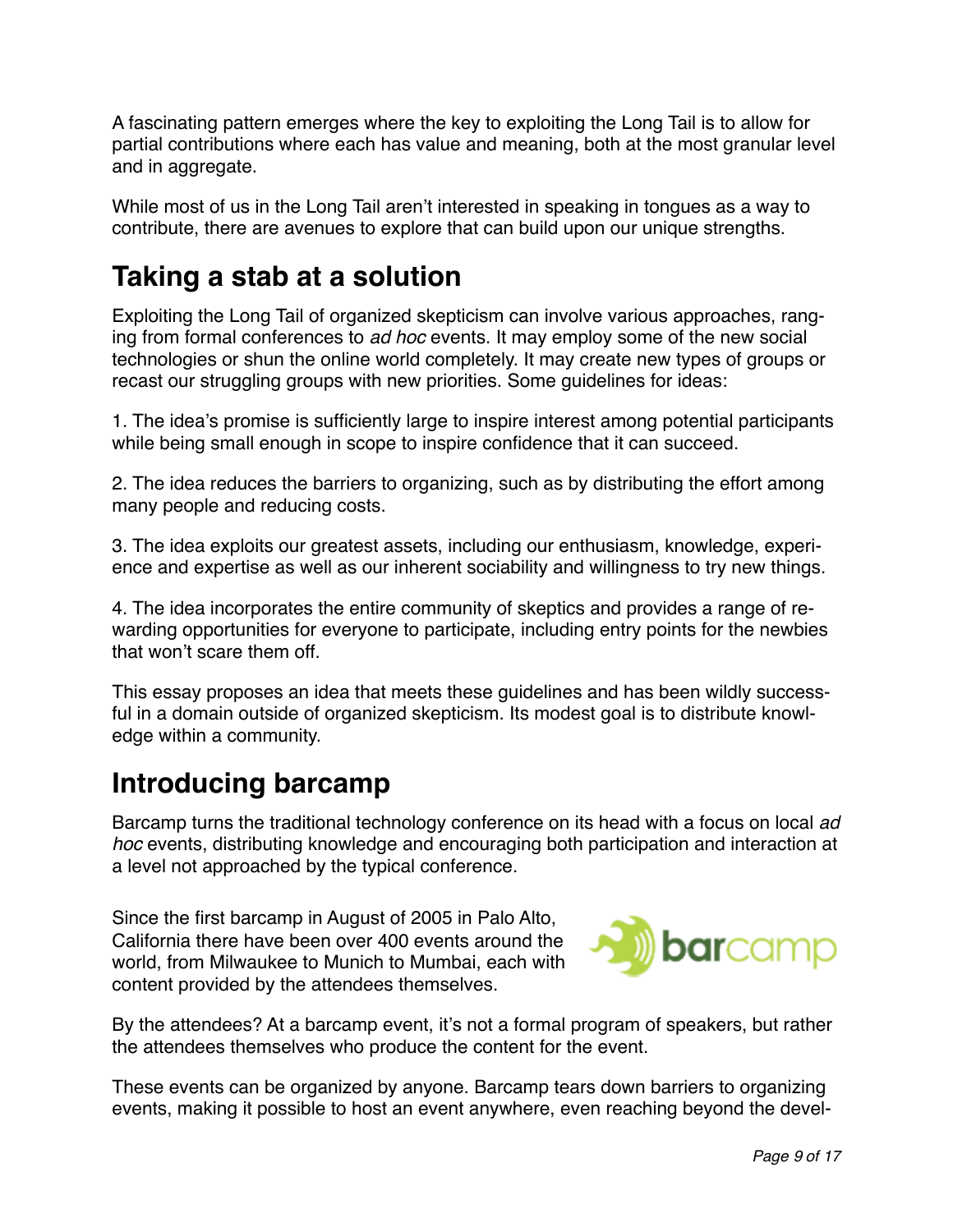oped world into the emerging world. As an example, the tech centers of India have hosted over 40 barcamps where Western-style conferences prove to be too infrequent and expensive. Barcamp simplifies organizing by relying on attendees for content and sponsors to cover the cost of the venue, lunch and extras like t-shirts.

Barcamp also focuses on tearing down the barriers to participation, asking each attendee to help in organizing the event or to speak on a topic of his or her choice.

This novel approach of the 'unconference' opens many doors, dramatically shrinking the financial risk and burden of hosting an event. But most interesting of all—and this is a core idea of barcamp—it transforms passive attendees into active participants where *everyone* contributes to the richness of the event.

# **What can barcamp offer skepticism?**

No longer restricted to high technology, barcamp serves as a model for user-generated conferences in other fields such as photogra-

phy and the creative arts[.10](#page-9-0)

Skeptics can look to barcamp to see how it benefits the tech community in order to glimpse what it may offer skepticism. Barcamp reaches around the world providing local and regional events with sizes ranging from a dozen participants into the hundreds[.11](#page-9-1) The emphasis on user-generated content and participation leads

*"We figured there was much more expertise in the audience than there possibly could be onstage"*

barcamp co-founder Ryan King, speaking about traditional events

to the distribution of knowledge on hundreds of topics within the community, including an eclectic mix of introductory, cutting-edge and niche topics often ignored by traditional conferences.

For those familiar with the history of organized skepticism, this is unlike anything that we have ever seen.

And it has begun. Skeptics started experimenting with this model with the first ʻskepticamp' event in Denver in August of 2007.

The topics of talks given by skepticamp participants have ranged from serious subjects like addressing anti-vaccination arguments to lighter topics like deconstructing oddball

<span id="page-9-0"></span><sup>10</sup> Themes have included photography, public policy, political action, banking, the arts, education and recently science with the first SciBarCamp in Toronto in March 2008 ([http://scibarcamp.org/\)](http://scibarcamp.org). There was even a camp focused on UFO studies in Italy! See<http://preview.tinyurl.com/ufo-barcamp-italy-2007>for a translated summary.

<span id="page-9-1"></span><sup>11</sup> MinneBar [\(http://barcamp.org/MinneBar\)](http://barcamp.org/MinneBar) in Minnesota has drawn 400+ attendees for the past couple of years. The largest of them all, BarCampBlock [\(http://barcamp.org/BarCampBlock\)](http://barcamp.org/BarCampBlock) had an estimated 800 attendees.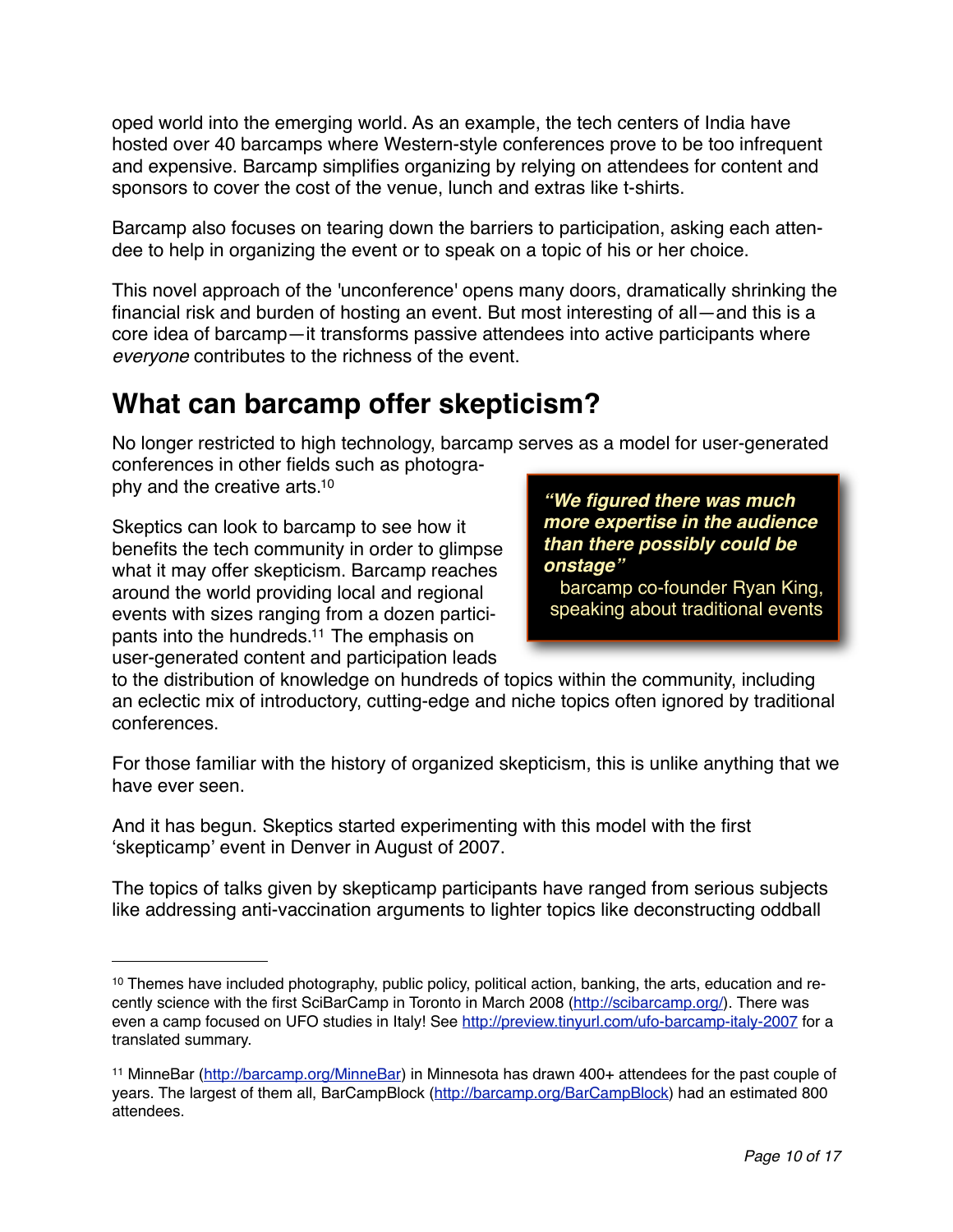conspiracy theories. The spread of topics is expected to be both as deep and as wide as skepticism itself.

Talks can draw upon the participant's own experience and expertise. For example, an audio enthusiast might present



on the snake oil sales tactics in marketing high-end audio products.

The format is sufficiently flexible to offer more than conventional talks. We have seen skeptic-themed trivia challenges, a demonstration of Therapeutic Touch and presentations by local paranormal investigators.

# **The challenges of skepticamp**

Skepticamp is not without its challenges. Three stand above all in determining its viability: the first of fit, the second of quality, and the third of buy-in.

#### **Challenge #1: Is the barcamp format a good fit for skepticism?**

The tech community from which barcamp springs is quite different from the skeptic



Organizer Rich Ludwig gets things started at the 2008 event in Colorado *(photo by Rich Orman)*

community in its distribution of expertise. The typical barcamp contributor is a professional or enthusiast with deep knowledge of the subject on which he or she is presenting.

By contrast, in the skeptic community deep knowledge on a topic is the exception rather than the rule, at least for those of us in the Long Tail.

By using skepticamp as a vehicle for individuals to gain proficiency we are asking barcamp to deliver something for which it was never designed. Thus skepticamp is an experiment, and an ambitious one at that, as it pulls barcamp into unexplored territory.

However, there is reason for cautious optimism because of the tools that skepticism itself brings to the table. Our capacity to critically evaluate ideas and evidence is our ace-in-the-hole in gaining that proficiency, especially when combined with the deep level of interaction of the format.

#### **Challenge #2: Ensuring quality**

Any event format that offers open enrollment for talks and encourages first-time speakers is asking for trouble. Skepticamp attendees should be informed and inspired without suffering excessive mediocrity or unchecked misinformation. These events are not dis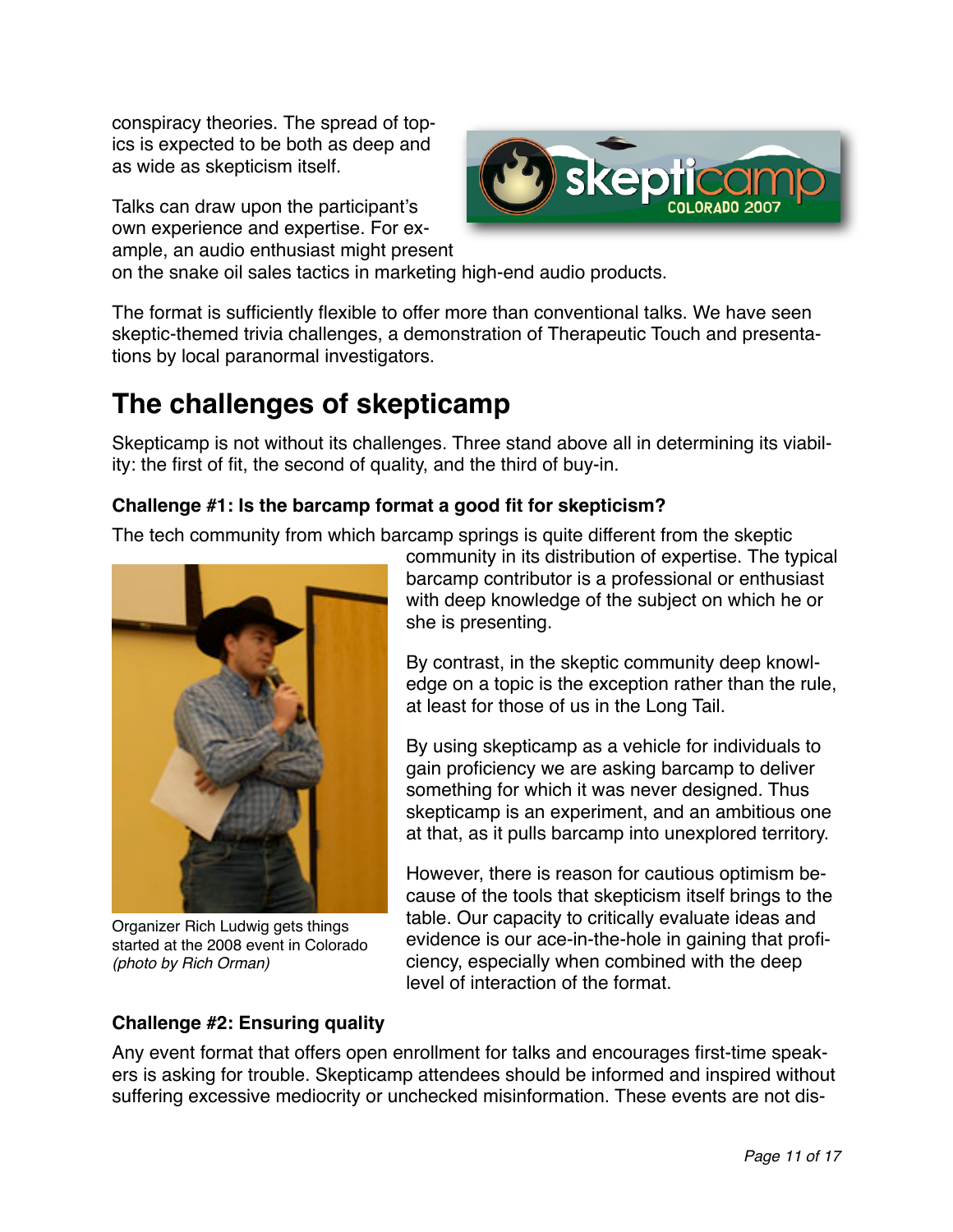cussion groups where anything goes. People attend with the expectation that the basic principles of modern skepticism be respected.

To ensure great events, we must understand the way they can fail and to encourage a set of lightweight practices that encourage participation while reducing the failures and combating the abuses.

Talks stumble in various ways, such as when a speaker fails to thoroughly research and understand his topic. Inadequate preparation too can kill what otherwise would have been a great presentation. Certain speakers may miss the point of the event, such as those looking for a captive audience to grind an axe.

#### **Traditional quality control**

The traditional approach to quality control is that of management oversight where an authority decides which speakers and talks are worthy of the event. It is the classic ʻfilter-then-publish' model that has been around forever.

Skepticamp spurns that approach. At best it will produce a different kind of event. At worse it will kill the idea by raising yet another barrier to participation. There is an alternative, however.

#### **Publish-then-filter**

A second approach builds on the innovative ʻpublish-then-filter' model spearheaded by bloggers and wiki editors. When posting an entry, there is typically no editor other than the writer himself. It's only after the material is published that it meets its critics.

What makes this model possible is the interactivity provided by the tools of blogging and wikis. Commenters can critique and argue over the merits of the posting. In addition, other bloggers can post entries on their own blogs referencing the offending entry.

By ensuring that skepticamp is deeply interactive we can put those who will abuse the opportunity at a disadvantage over those who care about it.

#### **The skepticamp ʻrule'**

Barcamp has a set of basic rules<sup>12</sup> that give one the flavor of an event. One of them is "no specta-



Rich Orman's lunchtime skeptic-themed trivia challenge *(photo by author)*

tors, only participants." Skepticamp embraces this tradition and adds a rule of its own to combat misinformation. We ask that speakers be prepared to cite their sources on any

<span id="page-11-0"></span><sup>12</sup> The barcamp rules can be found at [http://barcamp.org/TheRulesOfBarCamp. Note that these rules](http://barcamp.org/TheRulesOfBarCamp%06)  aren'[t universally followed and may better be considered guidelines, such as with large events where it](http://barcamp.org/TheRulesOfBarCamp%06)'s [not practical for everyone to give a talk.](http://barcamp.org/TheRulesOfBarCamp%06)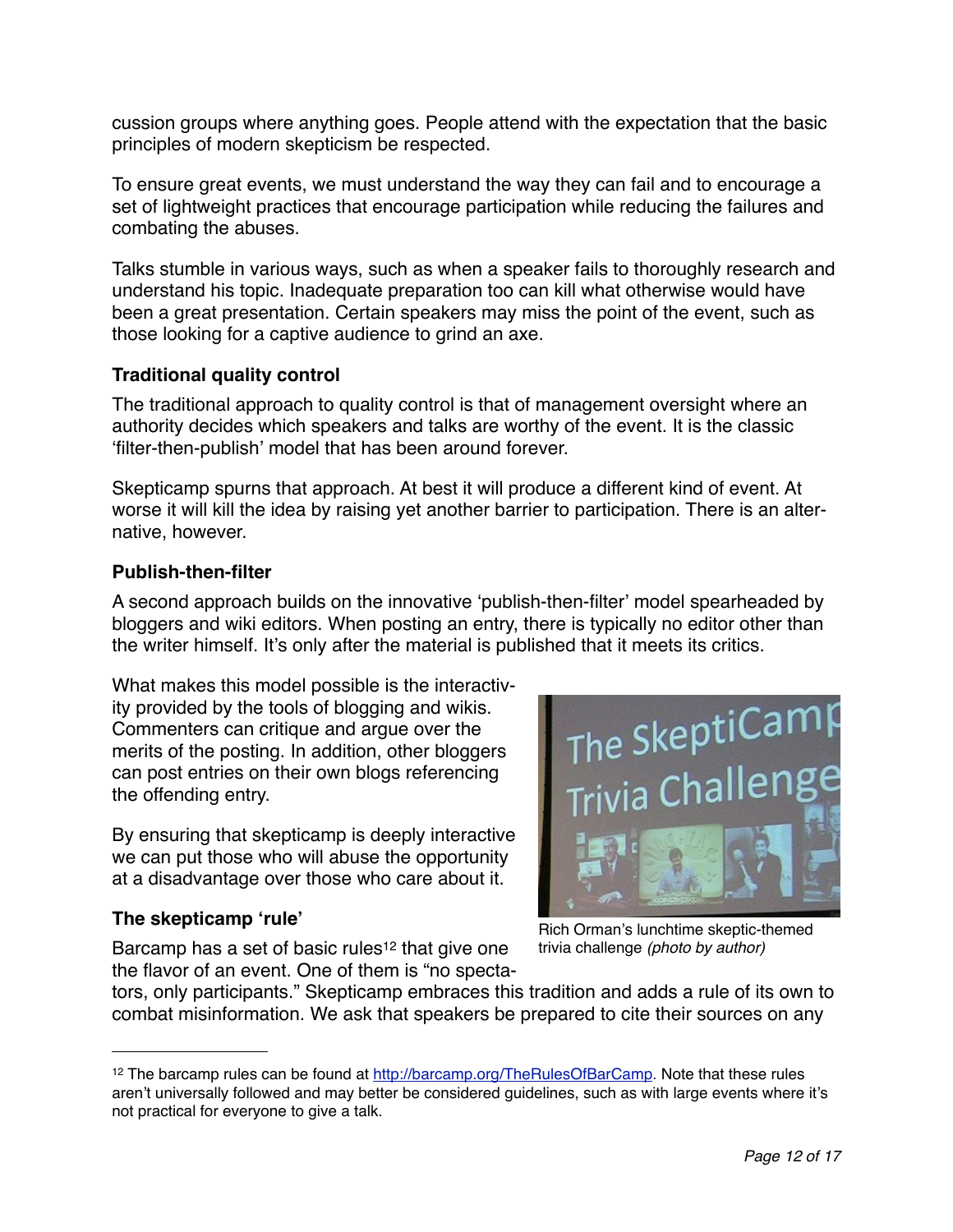claim likely to be challenged.

Where it's possible for organizers to provide free wireless connectivity, questionable claims can be fact-checked on the spot by those with laptops and mobile Internet devices.

#### **Learning from our mistakes**

Problems will occur in spite of our best efforts. After the event, organizers should meet to discuss what went wrong and to brainstorm solutions. A wiki page, *[Nine Steps to Or](http://barcamp.org/OrganizeALocalSkeptiCamp)[ganizing Your First Skepticamp](http://barcamp.org/OrganizeALocalSkeptiCamp)*[13,](#page-12-0) is intended to serve as a repository to document these practices, to be consulted and updated by current and future organizers.

#### **Challenge #3: Gaining buy-in**

To attract curious onlookers to a skepticamp event is surprisingly easy. Most of us are drawn to novelty and will be intrigued at the prospect of a day of eclectic and interactive talks[.14](#page-12-1)

While the curious are welcome, skepticamp needs more.

At its most basic, the task is to find speakers who will show up prepared to do great talks. To merely ask for speakers is a start, but to gain a strong and enthusiastic turnout requires that attendees step beyond the consumer mind-set—to switch from passive observer to active participant.

Some people will immediately recognize the value of a user-driven event and jump aboard with full participation. Most people, however, will be reluctant to do so.

The reluctant will generally fall into two camps. The first composed of the inveterate spectator and second of the potential participant.

The first camp consists of those who aren't likely to do anything but sit and listen. Among them are those who doubt that a user-driven event has anything to offer them. Nevertheless encourage them to attend and to ac-



Fred Bremmer presenting a recap of TAM6 at Vancouver's first skepticamp event in June 2008 *(photo by Graeme Kennedy)*

<span id="page-12-0"></span><sup>13</sup> The *Nine Steps* wiki document is at [http://barcamp.org/OrganizeALocalSkeptiCamp](http://barcamp.org/OrganizeALocalSkeptiCamp%06)

<span id="page-12-1"></span><sup>&</sup>lt;sup>14</sup> These events will not appeal to everyone, especially those uncomfortable with open and interactive approaches that lack the formalities of a traditional event. The fast pace too may be a bit much for some, as the best-run barcamps are known to be intense events.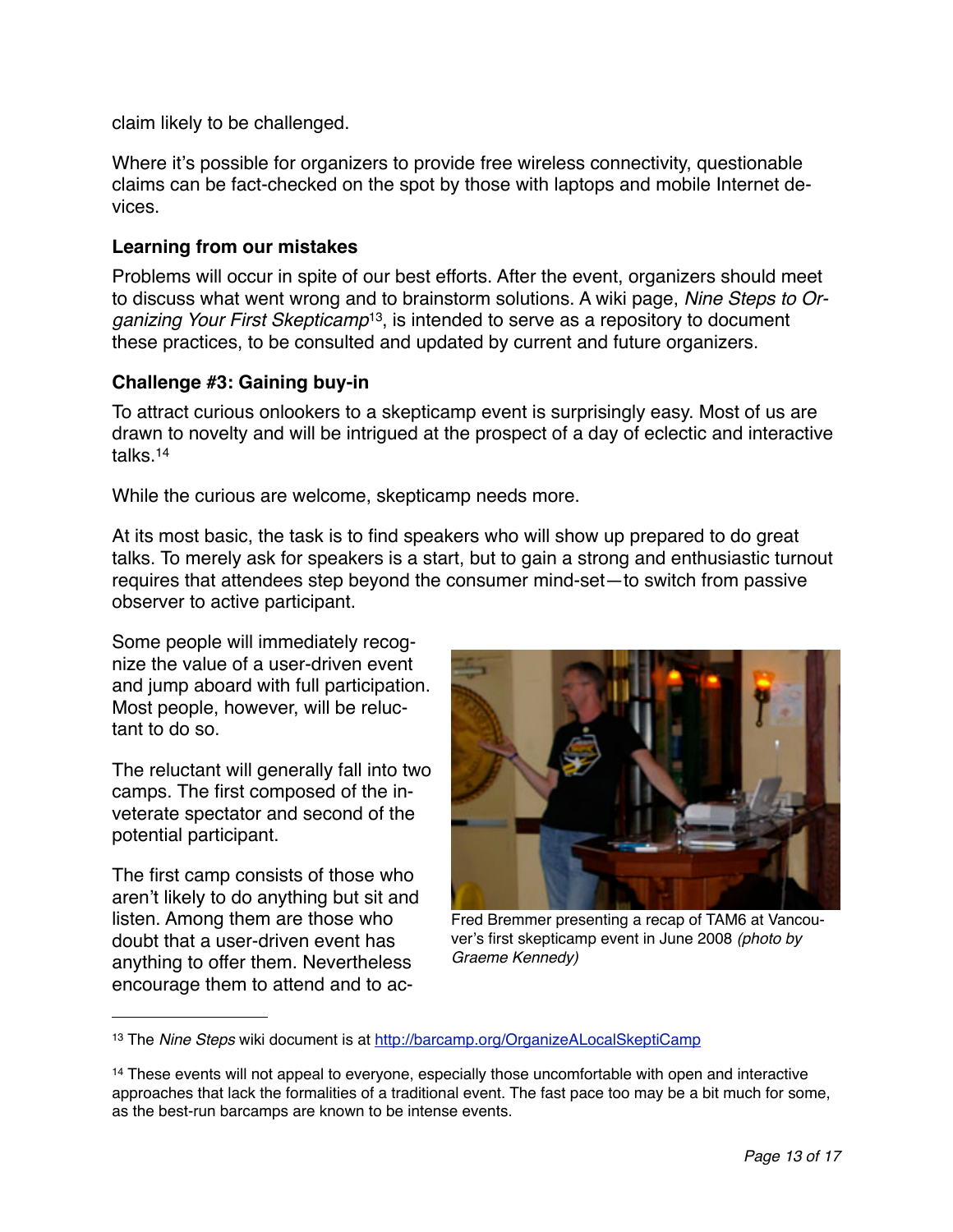tively engage the speakers to see if their minds can be opened by experiencing an event first-hand.

It is from the second camp that you will draw participants, many of them offering up the

most surprising and fascinating of talks. Members of this camp will initially decline the offer to speak. They may say they are too busy or that they have nothing of value to offer their fellow skeptics. In addition, they may fear speaking before a group. While their reasons may be genuine and sincere, there is nevertheless a countervailing force at play—a force that if sufficiently powerful can derail even the most persistent of excuses. That force is their enthusiasm for skepticism.

To gain their participation basically requires that you figure out how to tap into that enthusiasm by taking the time to understand where they are coming from and identifying the factors that will motivate that participation in a way that fits the constraints of their lives.



Patrick Bradford (aka *Dumb All Over*) presenting on conspiracies involving the Denver International Airport at the inaugural skepticamp in August 2007 *(photo by author)*

#### **The rationale to participate**

Motivations can be complex where the factors that encourage participation will vary by individual.

A person may be motivated to participate to build community, to have fun and get to know her fellow skeptics on an entirely different level.

Another person may wish to benefit not only his local group but also skepticism at large as the community becomes more articulate and better informed through these events. In addition, he may see them as a way to reach out and grow the population of skeptics.

The rationale to participate can be born of intellectual curiosity, to employ the interactive nature of the event to develop a compelling idea or explore a difficult question through group discussion.

A person may find reward in teaching others about the basics of modern skepticism while others will seek to advocate a cause related to skepticism.

Some motivations will be personal, such as when a person seeks to gain the respect and adulation of her peers by creating an outstanding presentation.

There can be a dark side, where participation serves one's own vanity and ambition. But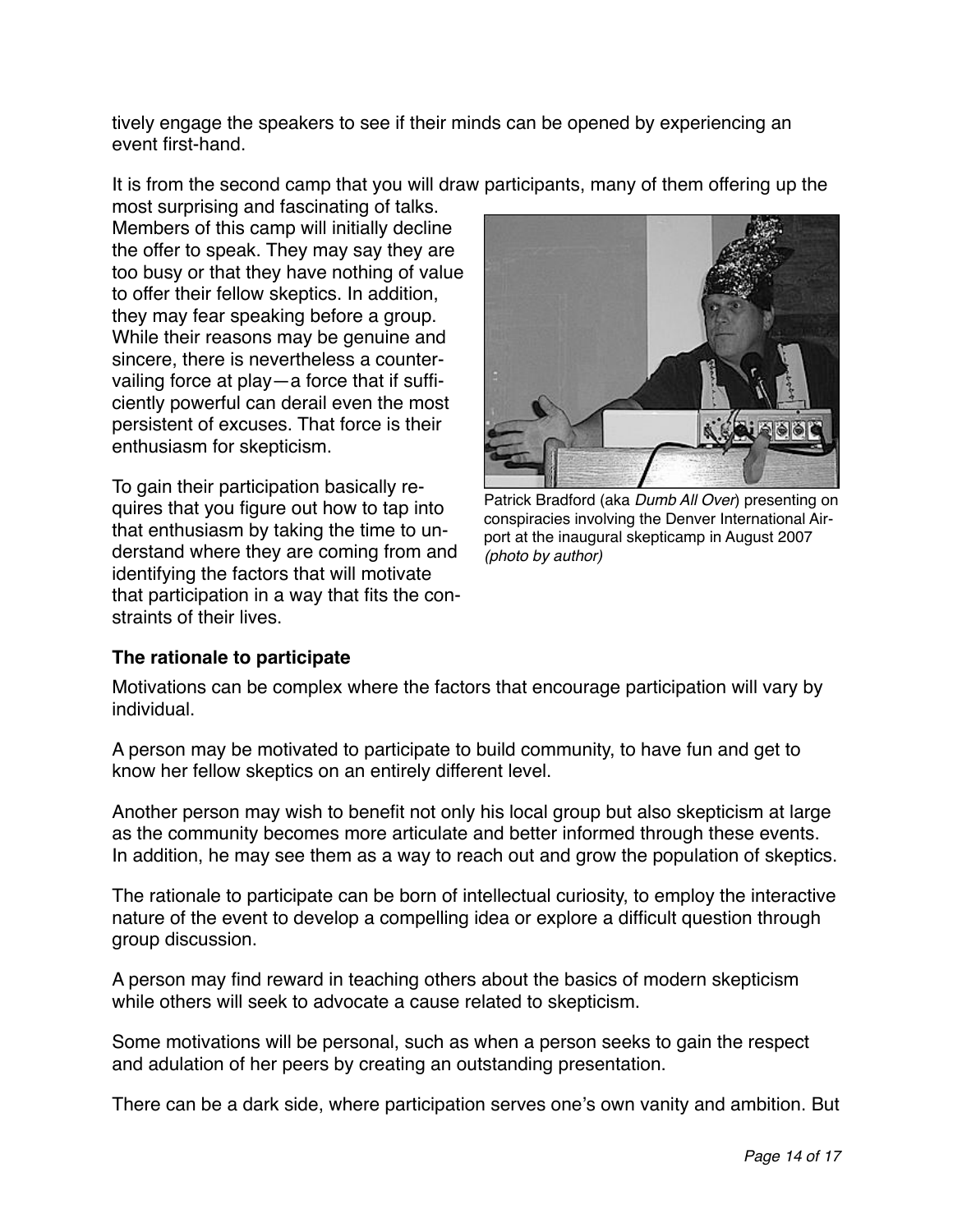it can be selfless as well, where the motivation may be simply to reciprocate, to return some of the love given to you by the tools of skepticism and critical thinking.

#### **The first-time speaker hurdle**

For skepticamp to thrive, we must figure out ways to overcome the obstacles faced by the first-time speaker.

For those who have never spoken before a group, at least outside of a classroom or business setting, the prospect of doing so can be frightening as it engages one at a level so intense that few other experiences can rival. Any rationale to participate will be put to the test. For those in this difficult situation we must reassure them that they are among friends and not alone in carrying this burden.

# **In closing**

Modern skepticism has a great story to tell, a story that is broadly applicable and empowering to those who learn to use its tools. Many of us first catch a glimpse of that story by hearing a podcast or reading a book on a skeptical topic. It opens the mind to the value of critical thinking and fuels enthusiasm.

Recent developments enabled by social technologies give us new tools to capitalize upon that enthusiasm. The opportunity afforded by skepticamp emphasizes sharing knowledge within local communities of skeptics. It reaches out to each one of us and provides a concrete path to grow as a skeptic and gain proficiency in those topics that drive our interests in this domain to the benefit of not only ourselves but our fellow skeptics as well.

For each of us that journey begins by asking oneself a simple question:

*"So what*'*s going to be the topic of my talk?"*

In its answer lies your claim to a stake in the future of skepticism.

# **Appendices**

#### **Appendix 1: Bibliography**

Nine Steps to Organizing Your First Skepticamp (<http://barcamp.org/OrganizeALocalSkeptiCamp>) - a user-editable wiki page to reflect best practices in launching skepticamp in your community.

The Skepticamp Home Page ([http://barcamp.org/SkeptiCamp\)](http://barcamp.org/SkeptiCamp), FaceBook Page ([http://www.facebook.com/group.php?gid=9238697307\)](http://www.facebook.com/group.php?gid=9238697307) and Google Group ([http://groups.google.com/group/skepticamp\)](http://groups.google.com/group/skepticamp).

Clay Shirky's recent book *Here Comes Everybody: The Power of Organizing Without Organizations (Penguin, 2008)* [\(http://en.wikipedia.org/wiki/Here\\_Comes\\_Everybody\)](http://en.wikipedia.org/wiki/Here_Comes_Everybody) -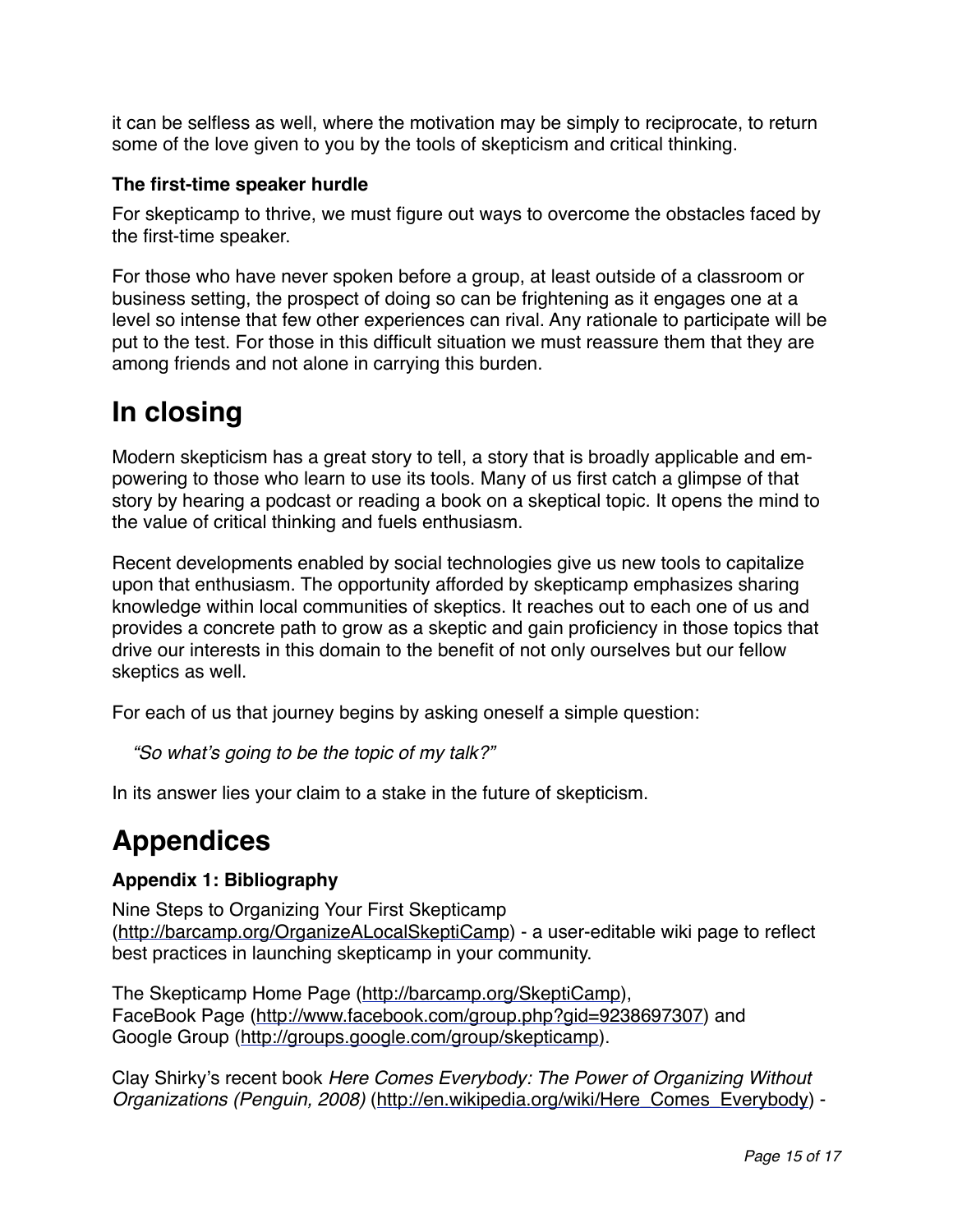explores the impact of new social technologies.

Clay Shirky on *Power Laws, Weblogs, and Inequality* (2003) ([http://www.shirky.com/writings/powerlaw\\_weblog.html\)](http://www.shirky.com/writings/powerlaw_weblog.html) - a groundbreaking article that explores the ʻpredictable imbalance' of choice-driven systems.

#### Chris Anderson on *The Long Tail* (2004)

(<http://www.wired.com/wired/archive/12.10/tail.html>) - a groundbreaking article by the person who coined and popularized ʻThe Long Tail' to describe consumer demographics.

Daniel Loxton on *Where do we go from Here?* (2007) ([http://www.skeptic.com/downloads/WhereDoWeGoFromHere.pdf\)](http://www.skeptic.com/downloads/WhereDoWeGoFromHere.pdf) - an essay about the future of skepticism with a proposed reduction of scope towards "consumer protection in fringe science."

For criticism of these emerging trends, including ideas similar to those found in the barcamp culture, consult Andrew Keen's views in his book *The Cult of the Amateur* (2007) ([http://en.wikipedia.org/wiki/The\\_Cult\\_of\\_the\\_Amateur](http://en.wikipedia.org/wiki/The_Cult_of_the_Amateur))

Tim Farley's *SkepTools Web Site* (2008) (<http://skeptools.wordpress.com/>) - exploring how skeptics can best use the tools and open culture of the Internet. (Based upon his paper presentation at TAM6.)

Jim Lippard on *The Rise of Pentecostalism* (2007) ([http://lippard.blogspot.com/2007/11/rise-of-pentecostalism-and-economist.html\)](http://lippard.blogspot.com/2007/11/rise-of-pentecostalism-and-economist.html) - discussing some of the factors which led to the growth of a church 400 million strong.

#### **Appendix 2: Barcamp and related event formats**

Barcamp Main Site (<http://barcamp.org>) and Wikipedia (<http://en.wikipedia.org/wiki/Barcamp>)

Unconference [\(http://en.wikipedia.org/wiki/Unconference](http://en.wikipedia.org/wiki/Unconference)) - the umbrella term for a number of different conference formats including barcamp.

FooCamp [\(http://en.wikipedia.org/wiki/Foo\\_Camp\)](http://en.wikipedia.org/wiki/Foo_Camp) - the invite-only parent of barcamp. Gave birth to SciFoo ([http://www.nature.com/nature/meetings/scifoo/index.html\)](http://www.nature.com/nature/meetings/scifoo/index.html), the second of which both PZ Myers and James Randi attended (coincidentally on the day of the inaugural skepticamp in Denver in August of 2007.)

Pecha Kucha ([http://en.wikipedia.org/wiki/Pecha\\_Kucha\)](http://en.wikipedia.org/wiki/Pecha_Kucha) - 20 slides of 20 seconds each; geared towards the creative community.

Ignite ([http://ignite.oreilly.com/\)](http://ignite.oreilly.com/) - like Pecha Kucha but largely tech-oriented.

Small Group communication [\(http://en.wikipedia.org/wiki/Small-group\\_communication\)](http://en.wikipedia.org/wiki/Small-group_communication) employed with great success by churches.